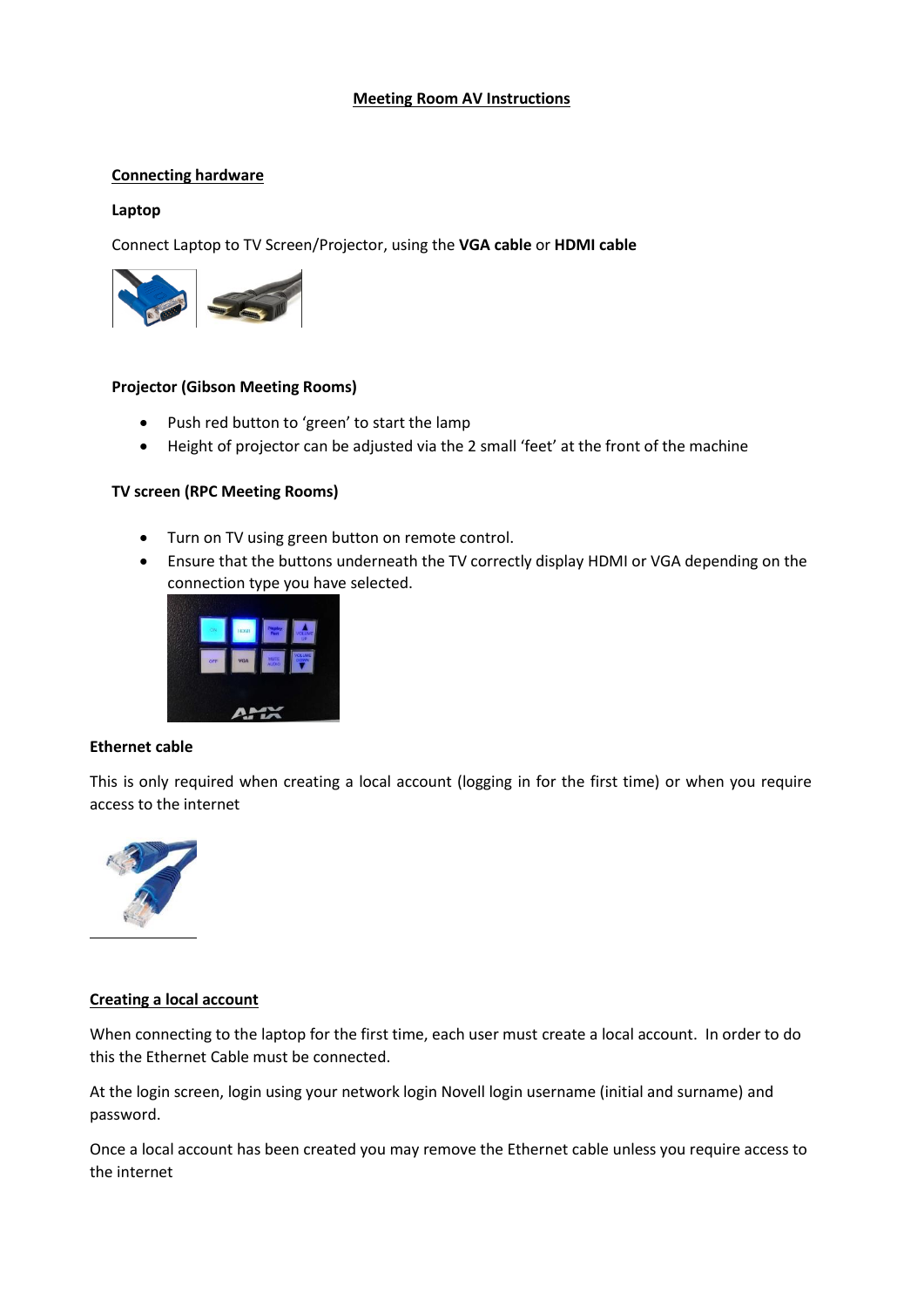# **Logging in**

After the local account has been created, you can login 3 ways:

#### **Computer Only – when no internet access is required**

There is no need to connect the Ethernet cable.

At the login screen, select 'Computer Only Login' before entering your Novell login username (initial and surname) and password.

### **Via Ethernet – when internet access is required**

Connect the Ethernet cable.

At the login screen, enter your Novell login username (initial and surname) and password.

#### **Via Eduroam – when internet access is required and the Ethernet Cable is inconvenient**

There is no need to connect the Ethernet cable.

At the login screen, enter your Novell login username (initial and surname) and password.

Click on the wifi icon in the bottom right of the screen **Select Eduroam** and **Connect automatically** and **Connect**



Enter your SSO username [\(abcd1234@OX.AC.UK\)](mailto:abcd1234@OX.AC.UK) – ensure you enter the OX.AC.UK part of your username in upper case.

If you have selected 'Connect automatically at this stage, your password will be remembered when you logon

Your eduroam password is your Remote Access Password. This is different to both your network login password and your SSO password. If you have not set up a Remote Access Password before, or have forgotten it, you can activate or reset the password here

<https://register.it.ox.ac.uk/self/index>

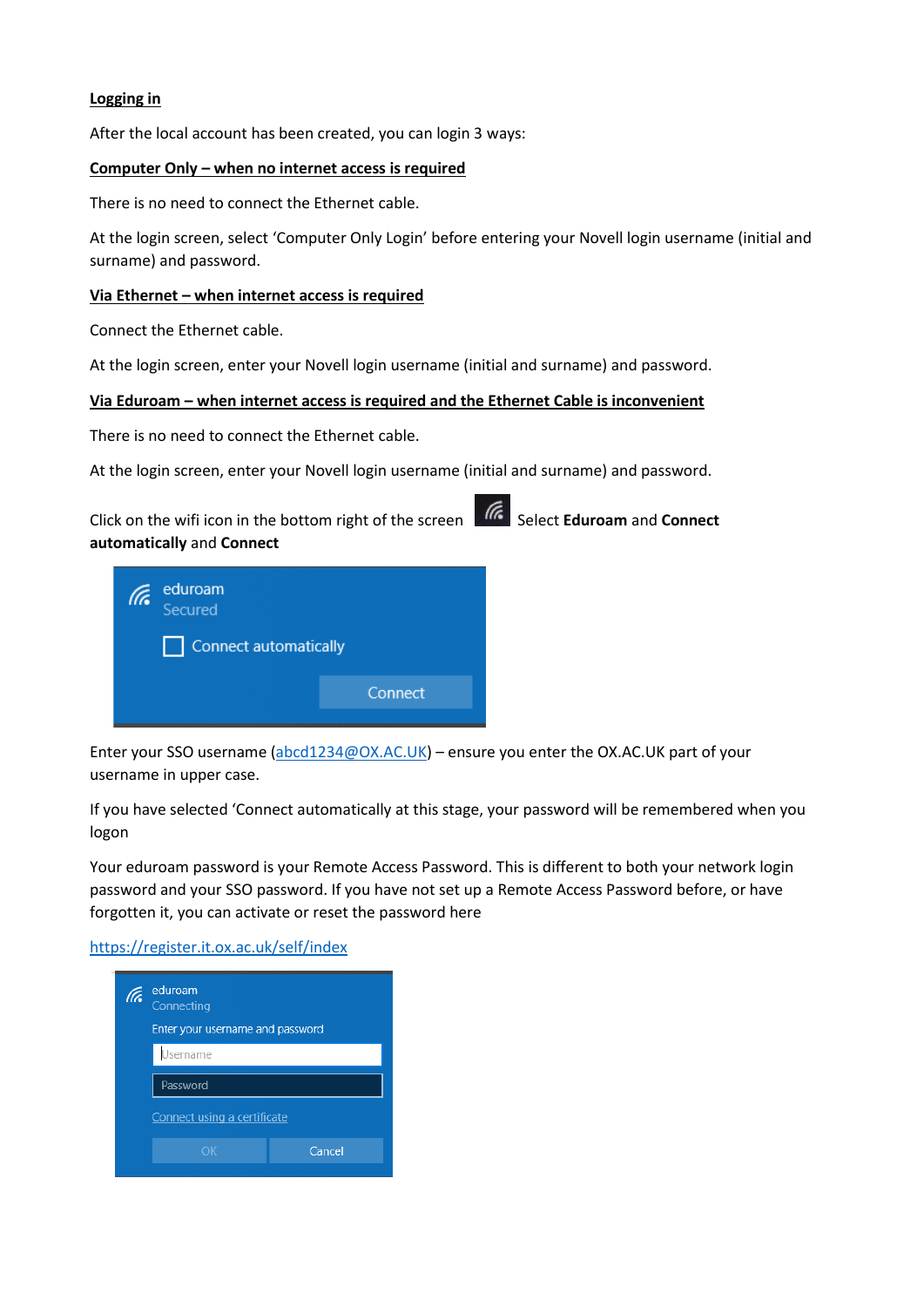### **Connecting to VPN to access Network Folders**

If you are connected to the internet via Ethernet or Eduroam you will be able to access Network Folders:



If the Cisco icon is not on the desktop you will need to search for this in the start menu

| Google<br>Chrome  |              |                |                           |                                     |                |   |                 |   |  |  |
|-------------------|--------------|----------------|---------------------------|-------------------------------------|----------------|---|-----------------|---|--|--|
| Mobile<br>Firefox |              |                |                           |                                     |                |   |                 |   |  |  |
| I                 | 团            |                | D ®                       |                                     | Filters $\vee$ |   |                 |   |  |  |
| $\hat{\Omega}$    | Best match   |                |                           |                                     |                |   |                 |   |  |  |
| 回                 | b            | App            |                           | Install Cisco AnyConnect VPN Client |                |   |                 |   |  |  |
|                   |              | Company        | Cisco Systems, Inc.       | abab.<br>cisco                      | $\mathcal{P}$  |   |                 |   |  |  |
|                   |              | Search the web |                           |                                     |                |   |                 |   |  |  |
|                   |              |                | O cisco - See web results |                                     | $\overline{ }$ |   |                 |   |  |  |
|                   |              |                |                           |                                     |                |   |                 |   |  |  |
|                   |              |                |                           |                                     |                |   |                 |   |  |  |
|                   |              |                |                           |                                     |                |   |                 |   |  |  |
|                   |              |                |                           |                                     |                |   |                 |   |  |  |
|                   |              |                |                           |                                     |                |   |                 |   |  |  |
|                   |              |                |                           |                                     |                |   |                 |   |  |  |
|                   |              |                |                           |                                     |                |   |                 |   |  |  |
| Ø                 |              |                |                           |                                     |                |   |                 |   |  |  |
| R                 |              |                |                           |                                     |                |   |                 |   |  |  |
| Ŧ                 | $\rho$ cisco |                |                           |                                     |                | 詌 | $0\overline{a}$ | × |  |  |

Ensure **MSD IT Services VPN** is selected then click **Connect**.

If the window is blank, enter **vpn1.imsu.ox.ac.uk** in the bar then click **Connect**



Enter network username and password (Novell/Network login details)

|                                          | Cisco AnyConnect   MSD IT Services VPN |  |  |  |  |  |  |  |  |
|------------------------------------------|----------------------------------------|--|--|--|--|--|--|--|--|
| Please enter your username and password. |                                        |  |  |  |  |  |  |  |  |
| Group:                                   | <b>MSD</b>                             |  |  |  |  |  |  |  |  |
| Username:                                |                                        |  |  |  |  |  |  |  |  |
| Password:                                |                                        |  |  |  |  |  |  |  |  |
|                                          |                                        |  |  |  |  |  |  |  |  |
|                                          | Cancel<br>ОК                           |  |  |  |  |  |  |  |  |